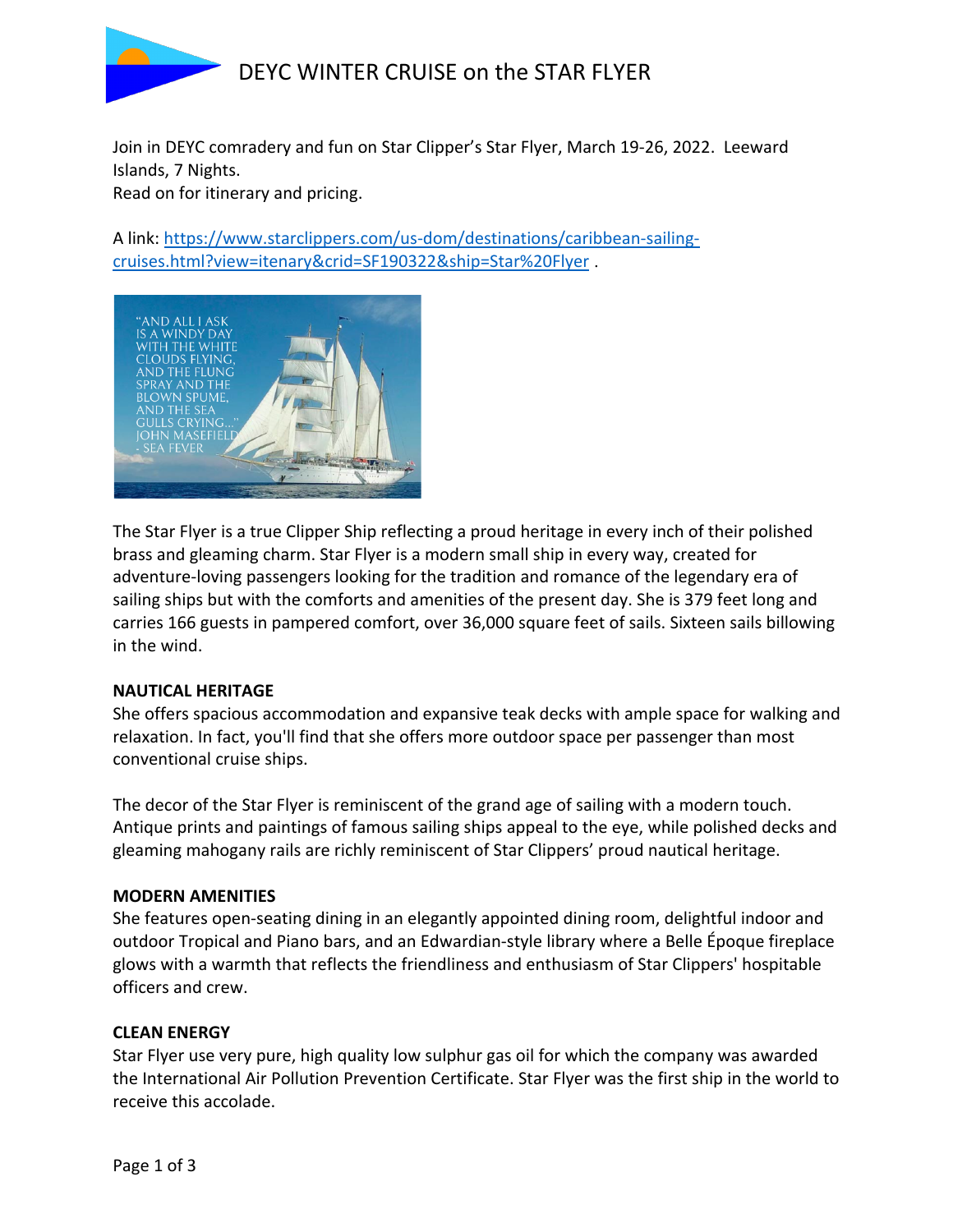



# Star Flyer Ports of Call

& SATURDAY, 19 MARCH 2022 PHILIPSBURG, ST. MAARTEN

- & SUNDAY, 20 MARCH 2022 CHARLESTOWN, NEVIS
- & MONDAY, 21 MARCH 2022 SAIL WITH ROYAL CLIPPER SOUTH OF ILES DES SAINTES
- & MONDAY, 21 MARCH 2022 CABRITS, DOMINICA
- LES DES SAINTES TUESDAY, 22 MARCH 2022 TERRE-DE-HAUT, ILES DES SAINTES
- & WEDNESDAY, 23 MARCH 2022 DESHAIES, GUADELOUPE
- & THURSDAY, 24 MARCH 2022 FALMOUTH HARBOUR, ANTIGUA
- & FRIDAY, 25 MARCH 2022 GUSTAVIA, ST. BARTS
- & SATURDAY, 26 MARCH 2022 PHILIPSBURG, ST. MAARTEN